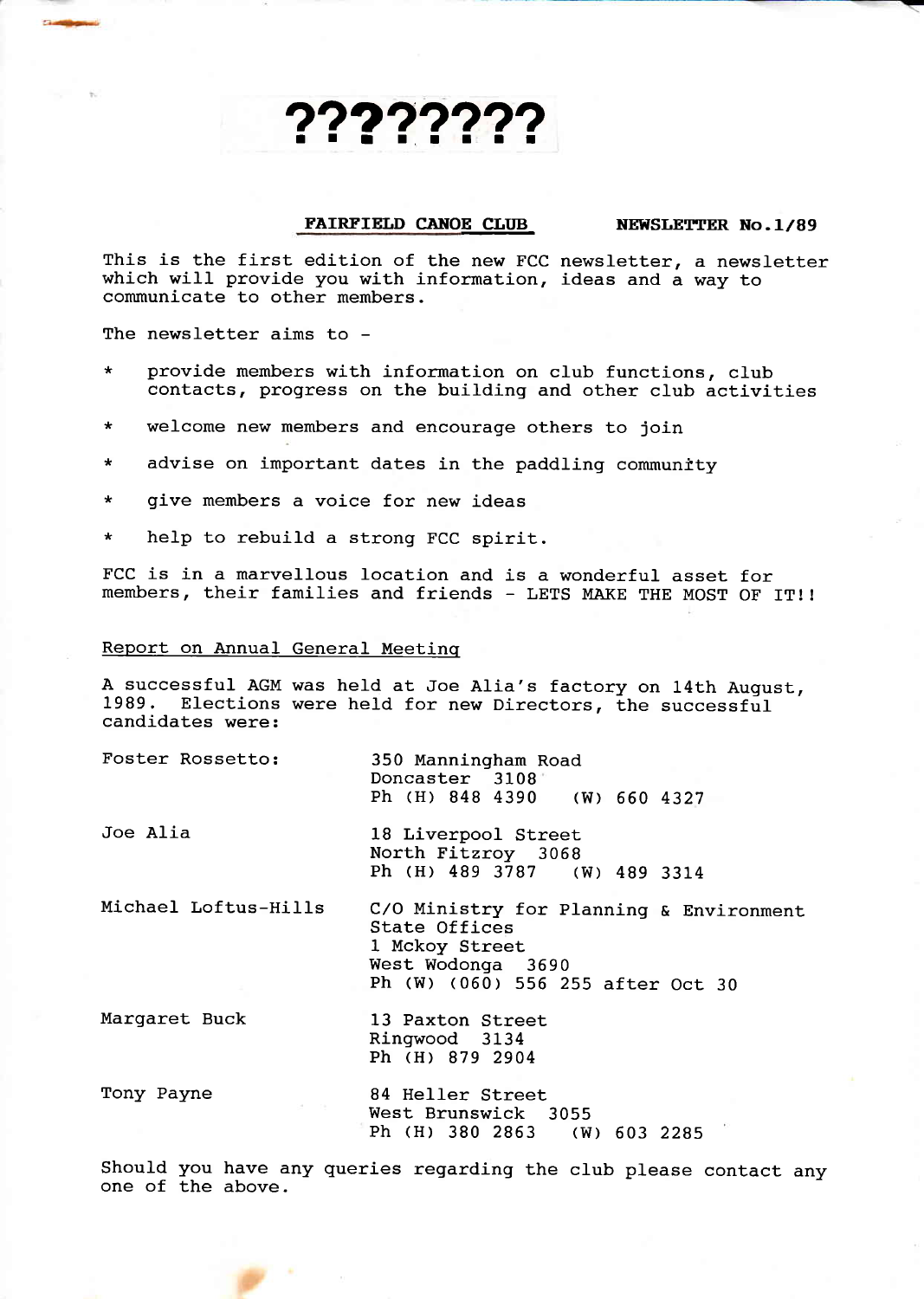The Directors have undertaken to look at several areas for the forthcoming year. These include

- Fund Raising a concerted drive to raise money to complete the club house (ideas welcome contact Margaret Buck)
- Insurance thorough review of club insurances for building, property and liability
- \* CIub Maintenance members input to general maintenance, gardening etc.
- Building Project upstairs changing room and toilet facilities.
- \* The landing repairs or replacement are urgently needed (money as well) and its not as easy as it Iooks.
- \* Social Activities aim to get more out of the facilities and<br>appeal to a wider cross section of members. (ideas to Michael Loftus-Hills or Margaret Buck) appeal to a wider cross section of members.

### Membership

We are currently introducing a new 'temporary' membership to the<br>club to be available for up to a maximum of 6 months. This<br>'temporary' membership has been introduced to cater for the many<br>paddlers who use the club facilit

The temporary membership will cost \$20 per month and entitles the member to a key and boat storage (rack when available). On expiry of the temporary membership the person involved has the option to<br>convert the temporary membership to an Associate or Full<br>Membership by payment of the relevant outstanding amount. (Contact Tony Payne or Foster Rossetto for further details)

In addition to the above, current membership options are:

- Full Membership/Shareholder<br>After \$450 shareholding annual subscription of \$50.
- \* Associate Membership \$200 per year for three years resulting in shareholding.<br>After the three years, annual subscription of \$50.
- \* Junior Membership (18 years and under) S50 per year.
- \* Full-time students S50 per year.
- Note: For all categories of membership one boat rack is the entitlement (when available). Additional boat racks are charged at S15 per year.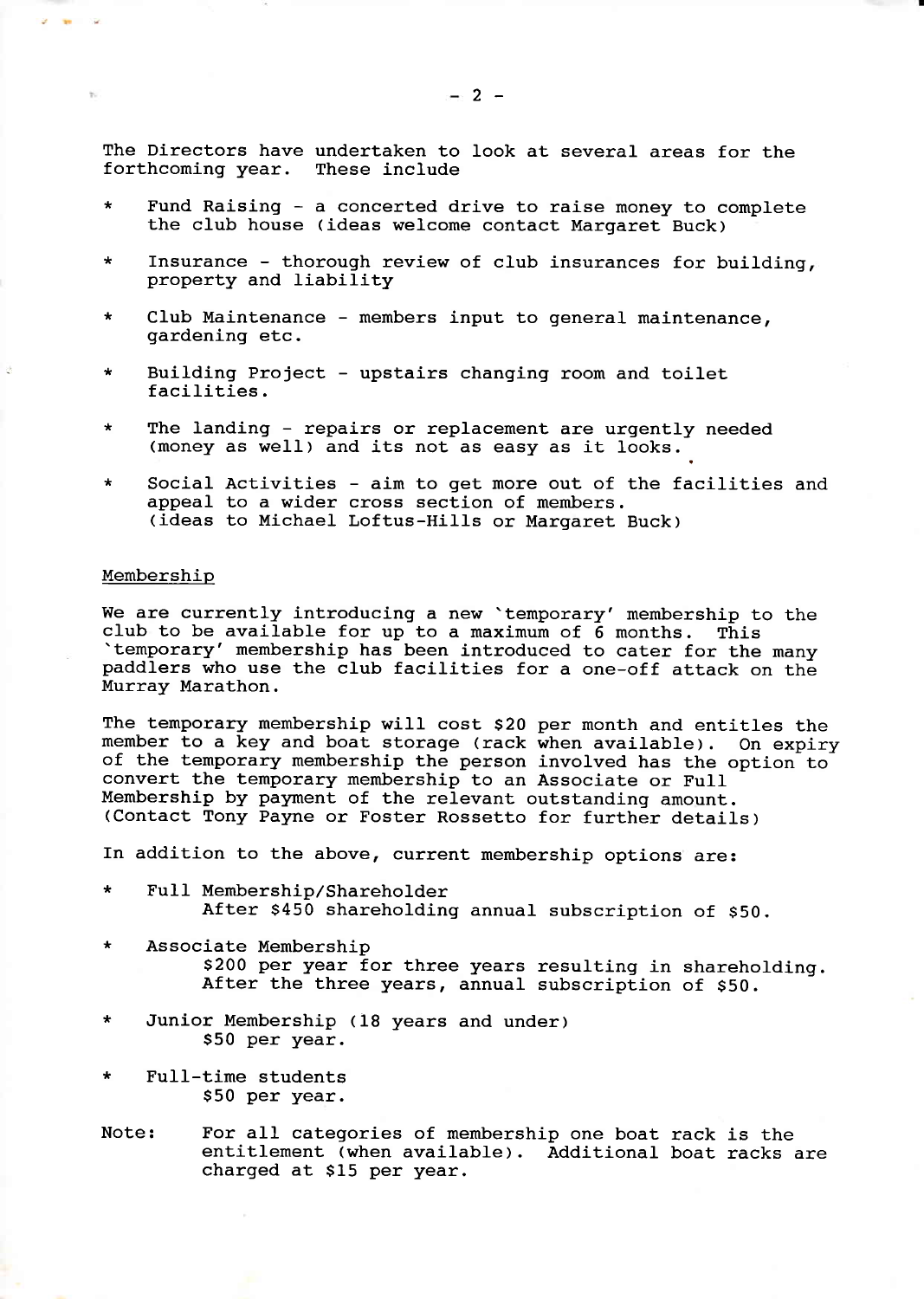#### MEMBER NEWS

We welcome three new members to the club in recent times.

Benjamin Lindner Ian Aitken Graeme Draaisma

Unfortunately both Jenny Gould and Chris Hammat have resigned due to a geographical move to the country. We wish them both good luck and hopefully they will return sometime in the future.

# SOCIAL FUNCTION

The Christmas B.B.Q., family fun day, will be held on the 3rd December 1989.

Mark this date in your diary now.

Spend a relaxed day on the banks of the Yarra. Have a paddle, <sup>a</sup> swim, or just a drink. Catch up with past and present club members.

ITS FREE JUST BRING FOOD AND DRINK, FRIENDS AND FAMILY

We are starting to think about next years fund raising B.B.Q., have you any ideas for improvements? Can you help? Contact Mike Loftus-Hills or Margaret Buck.

# MARATHON RACES 89-90

#### 1989

- \* Echuca Mini Marathon (50 km) Red Cross 11.00 am Saturday October <sup>21</sup>
- Goulbourn Classic<br>28th, 29th October
- \* Yarra Marra (32 km) Red Cross Healesville to YarraGlen 11.30 am Saturday November 11
- \* Tarwin Lower 26Lh November \* Murray River l{arathon (400 km) Red Cross Dec 27th - 31st 1989

# 1990

| 29th April    | Swan Hill                                       |
|---------------|-------------------------------------------------|
| 20th May      | Essendon                                        |
| 10th June     | Geelong                                         |
| 11th June     | Footscray                                       |
| 1st July      | Cobram                                          |
| 22nd July     | Yarrawonga                                      |
| 12th August   | City (south side)                               |
| 2nd September | Echuca                                          |
|               | 23, 24th September Vic. Championships Mildura   |
|               | (Contact Ken Chandler for details (H) 818 4952) |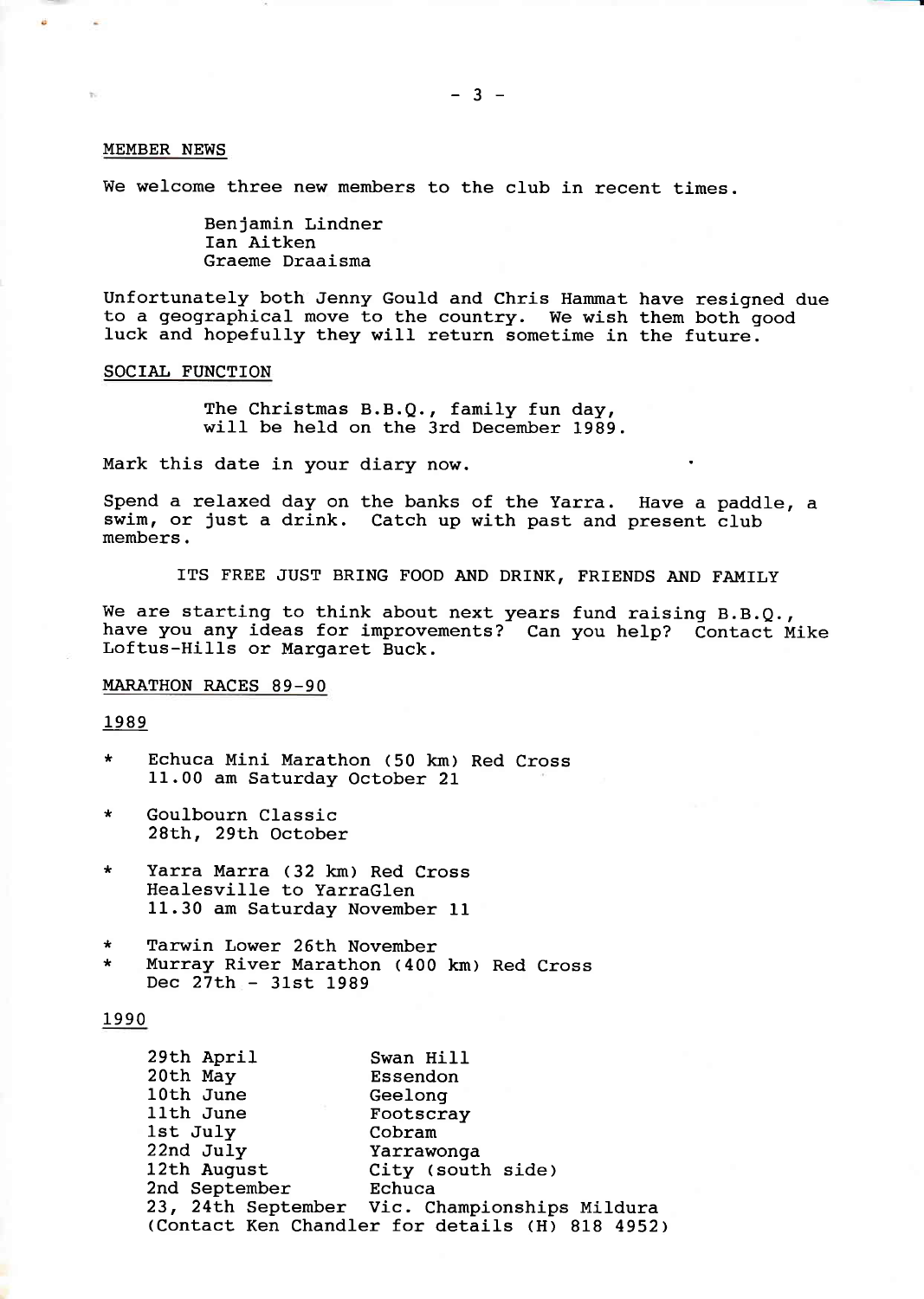Most of the Winter Marathon races start at 11.00 am, but it is<br>advisable to check prior. Ken Chandler is a regular participant<br>in these races and wants everybody to know that you don't have to<br>be a champion to participate. to have fun while getting good exercise at the same time.

# COACHING AND TRATNING

If you have been down to the club on a Sunday morning recently you<br>will have noticed heaps of people training, mostly for the Murray<br>River Marathon. Our on-site coach Zolli Szigeti continues to<br>provide very moderately pric squads.

Times are:

Sunday Morning<br>9.00 am 9.00 am 1 hr Beginners class<br>10.00 am - 12.00 Training squad (Free Training squad (Freeway straight)

Wednesday evenings 5.00 pm - 7.00 pm Training squad

Contact Zolli on (H) 874 1260 for more details or just turn up and introduce yourself.

SPRTNT RACES 1989-90

26th NOVEMBER 89 CARRUM loth DECEMBER 89 BALLARAT 2lst JANUARY 90 GEEIONG Ilth FEBRUARY 90 CARRIM 24th/25th FEBRUARY 90 STATE TITLES CARRIM

NOTE:Most of these races will start at 10:0Oam Instead of registering on the day as in the past sprint races this year<br>will require a prepaid entry form. These are being printed now and will be available from TONY PAYNE within the next two weeks.They can also be picked up at each of the races for the following events.